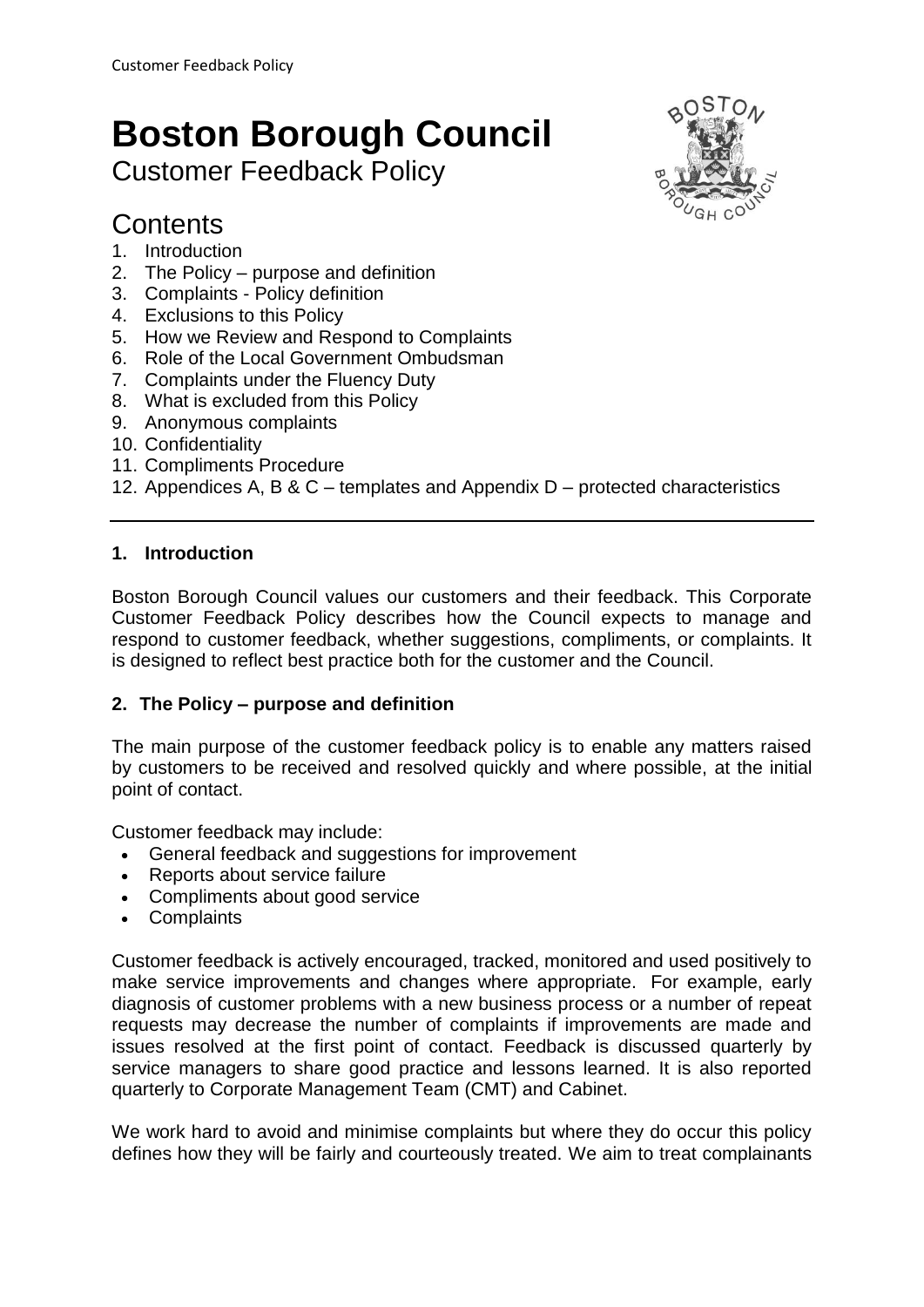in an equal and fair way by applying this policy consistently and by having regard to the protected characteristics under the Equality Act 2010 (see Appendix B)

This policy:

- Confirms how to give feedback or make a complaint.
- Highlights any exceptions to the standard customer feedback procedure, for example where specific issues are treated by a defined complaints procedure.
- Defines the standard of service, including response times, to expect when making a complaint.
- Recognises the importance of customer feedback in providing insight to Council services and performance.
- Set out how the Council monitors customer feedback and uses information to improve services and identify training needs.

There are specific policies which deal with vexatious, abusive or persistent customers and with social media.

### **3. Complaints - [Policy definition](http://www.bathnes.gov.uk/services/your-council-and-democracy/complaints-and-customer-feedback/complaints-procedure#policydefinition)**

A complaint is defined in line with the definition used by the Local Government Ombudsman (LGO) and the British Standards Institute (BSI) as follows:

#### **"An expression of dissatisfaction with the standard of service provided by the Council or with something the Council or a member of its workforce may or may not have done"**

A complaint may be about lack of response, delays, ongoing service problems or the behaviour of Council employees.

This includes the Council:

- Doing something wrong
- Doing something it should not have done
- Failing to do something it should have done
- Behaving unfairly, discourteously or in a discriminatory manner
- Not carrying out a service to an agreed standard
- Not responding to a request for a service within its stated timescale

#### **4. How feedback can be made**

It is important to us that giving us feedback is a simple process that is clear and easily understood by our customers. Feedback will be accepted in the following formats:

| By email:   | feedback@boston.gov.uk                                           |
|-------------|------------------------------------------------------------------|
| In writing: | Customer Services Manager, Boston Borough Council, Municipal     |
|             | Buildings, West Street, Boston, Lincolnshire, PE21 8QR           |
| In person:  | Please speak to a customer services advisor at the above address |
|             | By telephone: 01205 314200                                       |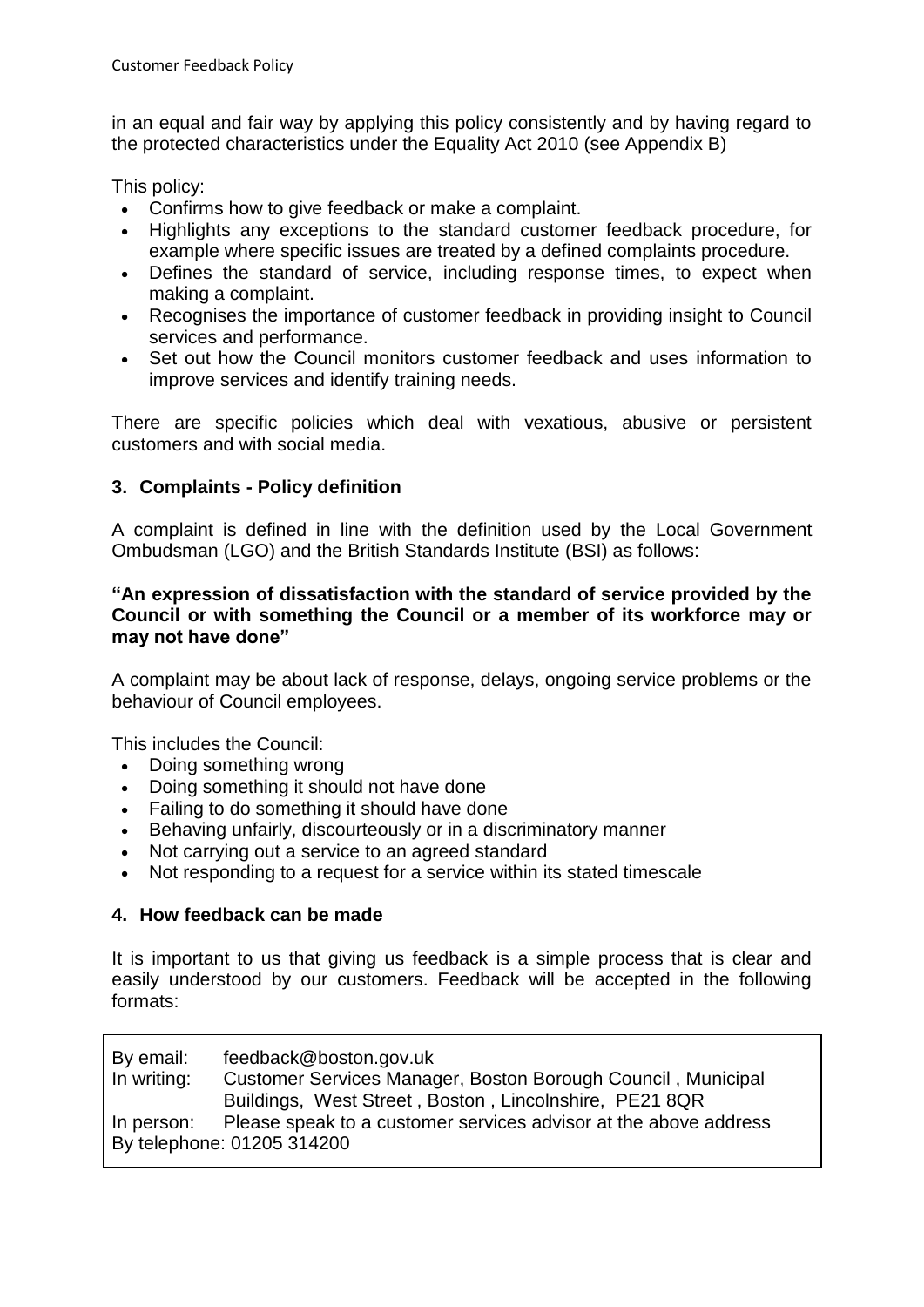### **5. How we Review and Respond to Complaints**

#### **First Contact**

We will endeavour to resolve a complaint straight away. At first contact a complaint will be allocated to the relevant team who will endeavour to resolve any issues or requests informally through direct customer contact. The outcome should be logged with the Feedback team so that lessons can be learned and shared.

Our policy is to have our Services always respond to customer complaints directly and have the opportunity to explain or put things right if there has been a mistake. We aim to resolve matters with a single and accurate response but, if this is not possible or if the customer remains dissatisfied, we encourage continued dialogue and personal or written contact between customer and Service until the issue is satisfactorily closed.

If the matter cannot be resolved at first contact by an Officer of the Team concerned, the customers will be advised to make a formal complaint. This should be made in written form where possible, either on a Complaints Form (which will be supplied on request and is available online at [www.boston.gov.uk/feedback\)](http://www.boston.gov.uk/feedback) or by letter or email.

The Council has a distinct two stage approach with a third level of escalation to the Local Government Ombudsman (LGO) that incorporates and reflects local government good practice:

- Stage 1: Response to the complaint by the relevant Council Service Team.
- Stage 2: Review by a manager/senior officer not previously involved.
- Stage 3: Local Government Ombudsman independent review.

#### **Stage 1**

We aim to fully respond to a complaint within 20 working days from receipt of the complaint to the final response (or 30 working days for complex cases).

Feedback will log the initial complaint and refer this to the relevant Service Manager to deal with. Their job is to undertake an investigation/full review to ask questions, get facts and recommend any changes to our policies, procedures, actions or behaviour.

Once an investigation has been concluded, a full response will be given to the customer via Feedback detailing the findings of the investigation and any remedy if appropriate.

*In all cases Appendix A should be completed to show how you have investigated the complaint and Appendix B as a response to the customer. Both should be sent to feedback to forward to the customer, thus ensuring a consistent corporate approach to all replies. Appendix C is to be used when you are unable to complete your complaint within the 20 days window and require further time.*

If a customer is not satisfied with the outcome of the Stage 1 process, they may where appropriate, request a Stage 2 Review.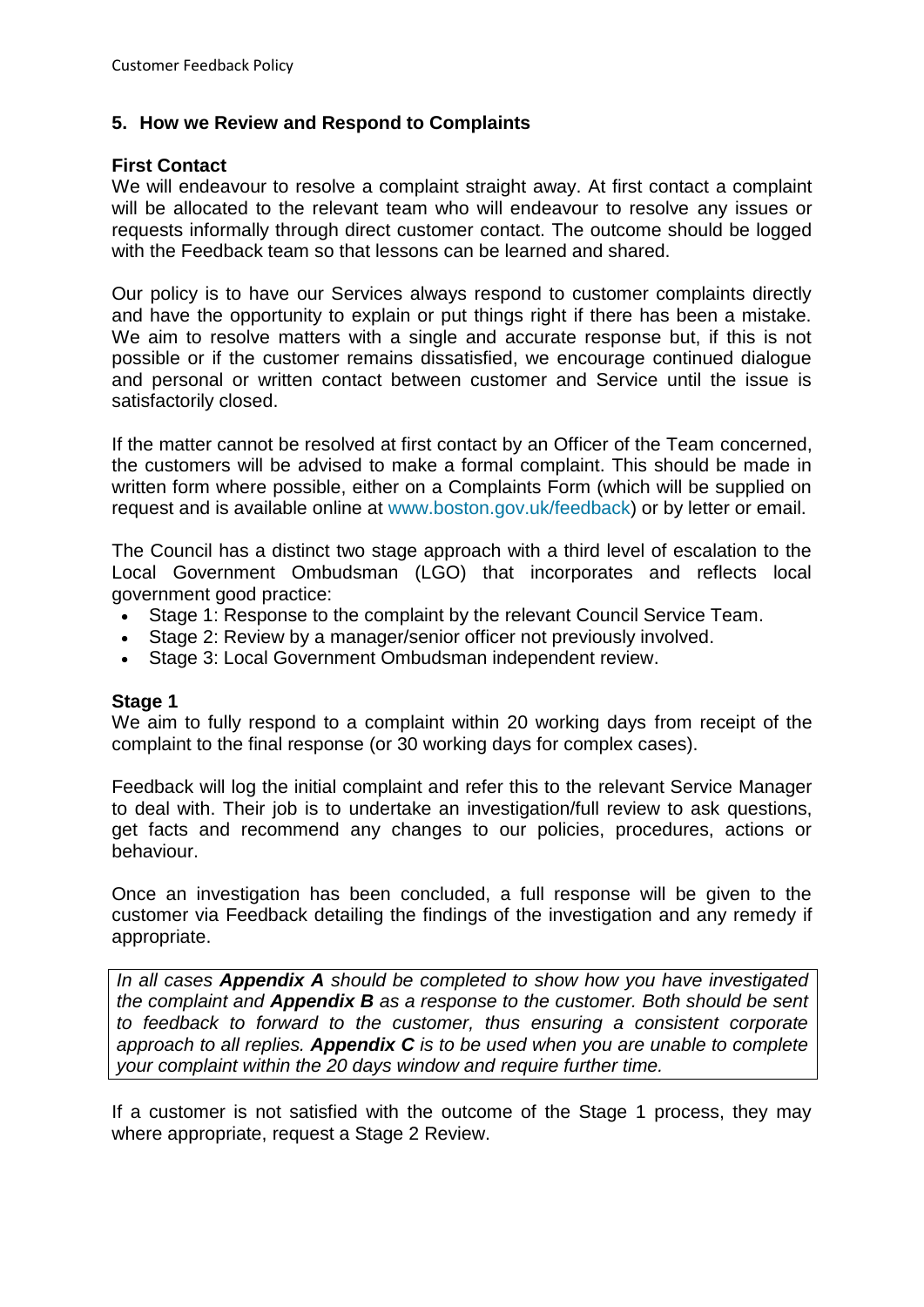# **Stage 2**

Stage 2 provides the opportunity of another Service manager investigating the complaint by undertaking an independent review to consider whether all matters raised in the original complaint have been comprehensively and accurately addressed.

If however we feel that the Service has fully sought to resolve the issue and a Stage 2 Review is unlikely to change the position, we may advise the complainant that they would be better served referring their complaint direct to the Local Government Ombudsman (LGO).

# **Vexatious, abusive or persistent complaints**

A small minority of complainants make complaints that are vexatious, abusive or unreasonably persistent in order to make life difficult for the Council or individuals, rather than genuinely to resolve a grievance.

Examples may include:

- Making excessive demands on the time and resources of staff whilst a complaint is being looked into, by for example excessive telephoning or sending emails to numerous Council staff and Members, writing lengthy complex letters every few days and expecting immediate responses;
- Being abusive to staff in writing and verbally, including the use of social media and harassment of staff;
- Refusing to accept the decision, ie repeatedly arguing the point and complaining about the decision, despite having been advised to refer it on to the Local Government Ombudsman for an independent view.

When a complainant has been deemed vexatious, abusive or unreasonably persistent, the relevant Head of Service will decide on what action to take, following advice from the Corporate Director (Monitoring Officer) and will advise the customer accordingly.

Any restrictions will be appropriate and proportionate to the nature of the customer's contacts with the Council at that time and will be reviewed at least annually.

Full details are set out in the vexatious, abusive or persistent customer policy.

# **6. Role of the Local Government Ombudsman (LGO)**

The Local Government Ombudsman (LGO) looks at complaints about Councils. It is a free service. Their job is to investigate complaints in a fair and independent way they do not take sides.

If there is a problem with a Council Service, customers should first complain to the Council itself so that there is an opportunity to sort out the problem before the LGO can consider it. Customers must usually complete both Council complaint stages 1 and 2 before the LGO will look at a complaint.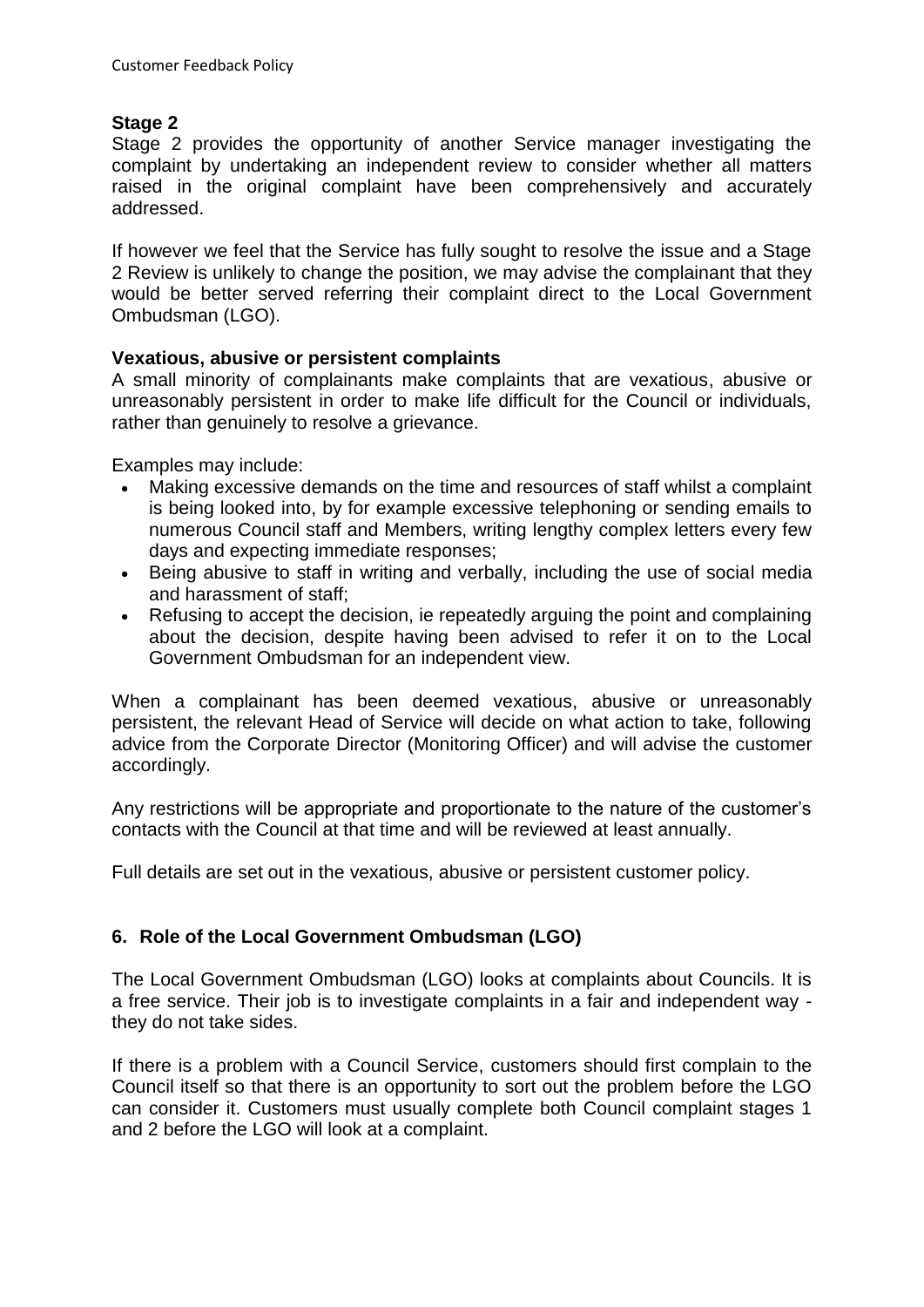If a case is accepted by the LGO it will be allocated to one of their investigators for them to consider an independent review.

The LGO Advice Team

- **Telephone:** 0300 061 0614
- **Website:** [www.lgo.org.uk](http://www.lgo.org.uk/)
- **Fax:** 024 7682 0001
- **Text:** 'call back' to 0762 481 1595
- **Write to:** Local Government Ombudsman, PO Box 4771, Coventry CV4 0EH

# **7. Complaints under the Fluency Duty**

Since November 2016, Public Authorities in England and Wales have a duty to ensure that staff employed in customer facing roles have sufficient proficiency in spoken English for the performance of their role

Customers can make a complaint if they feel that a public authority has failed in this duty. The complaint may be made by a member of the public or someone acting on his/her behalf

A complaint about a public sector member of staff's accent, dialect, manner or tone of communication, origin or nationality will not be considered a legitimate complaint about the fluency duty

Public authorities are not obliged under the Code of Practice to respond to complaints that are vexatious, oppressive, threatening or abusive. Therefore complaints which are without foundation and/or intended to result in harsh or wrongful treatment of the person subject to the complaint should not be taken forward. However legitimate complaints must be taken seriously.

On receipt of a legitimate complaint we must assess its merits against the necessary standard of spoken English fluency required for the role in question. This should be undertaken through an objective assessment against clear criteria set out in the person specification or the level of fluency descriptors relevant to the job description of the role in question.

If the complaint is upheld we must consider what steps can be taken to meet the fluency duty. This may include training, retraining, redeployment or dismissal

Members of staff who are subject to a complaint under this Code of Practice should be notified and kept fully informed at each stage of the complaints process. Complaints must be dealt with efficiently and brought to a timely conclusion

We have a duty of care towards our employees and should consider their wellbeing, being mindful of the impact complaints may have. Staff should be provided with appropriate support to protect them against vexatious complaints and ensure that they are not subject to unnecessary fluency testing.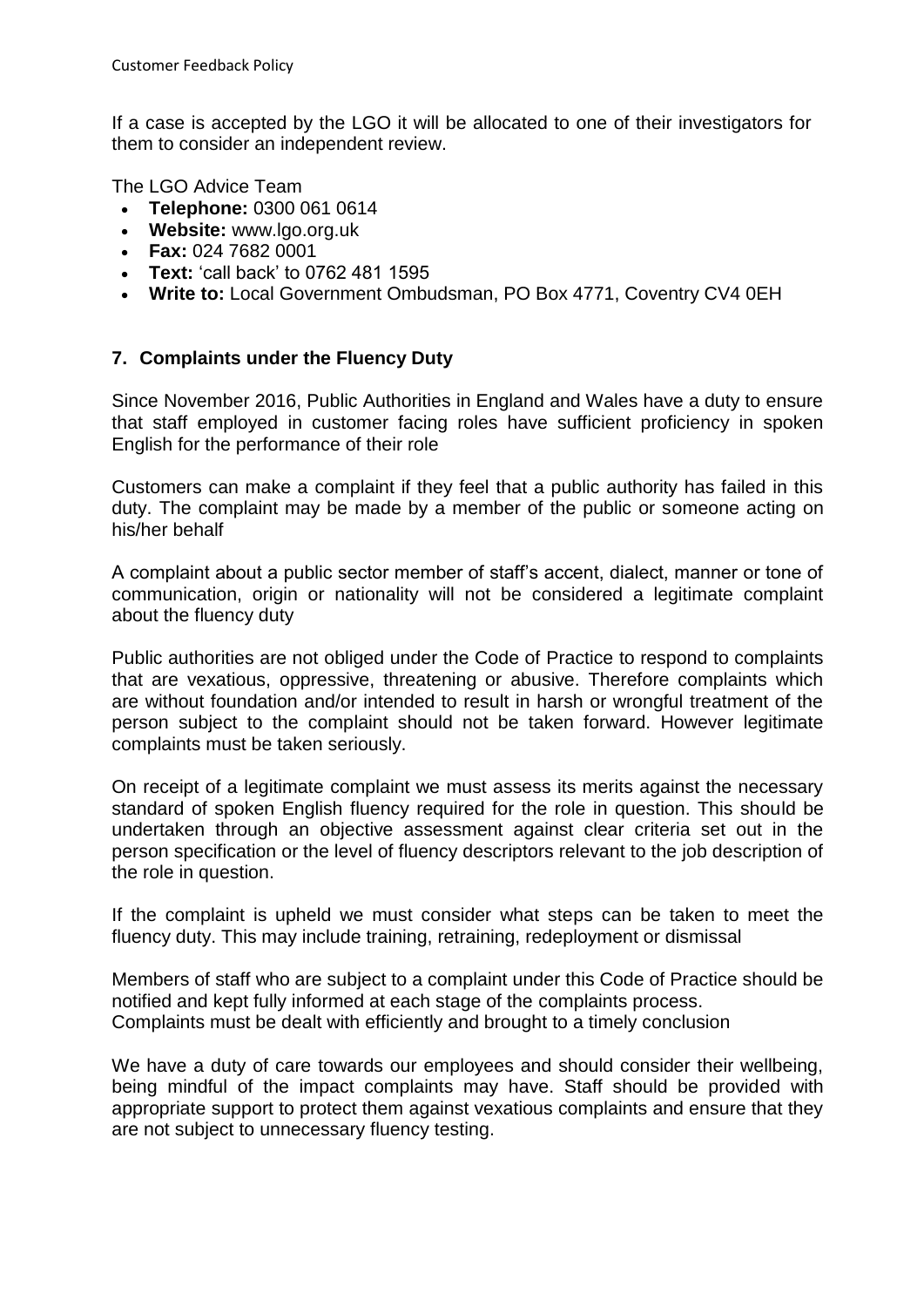# **8. What is excluded from this Policy**

There are certain types of complaints are not dealt with under the complaints and compliments policy, these include:-

- Requests for a service or provision of information.
- Complaints which are essentially criticisms of or disagreement with approved Council Policy or decisions properly taken.
- Any matter where a right of objection or appeal exists, (such as a grant or refusal of planning permission), unless the complaint relates specifically to the way the matter has been administered.
- Complaints which could reasonably be the subject of court or tribunal proceedings or which need to be referred to the Council's insurers. (For example, action for compensation or personal injury).
- Any matter which falls within the remit of the Council's disciplinary procedure.
- Complaints about the conduct of a Councillor.
- An appeal made under the Freedom of Information Act 2000, or Data Protection 1998.
- An appeal made under the Environmental Information Regulations.

# **9. Anonymous complaints**

Anonymous complaints will be investigated as far as possible and a record of the complaint kept in the council's log. They will be included in the quarterly reporting.

# **10.Confidentiality**

Complaints made to the council will be treated in confidence. Customers who make their complaints public in the media may forfeit their right to anonymity.

# **11.Compliments Procedure**

Comments on methods of improving service delivery or compliments regarding the quality of service provided are always welcome. Please feel free to share your views with our staff/managers in person, by phone, by completing a 'Compliments/ Suggestion' form. You may also complete the online 'Feedback' form if you prefer: [www.boston.gov.uk/feedback](http://www.boston.gov.uk/feedback)

Compliments and suggestions will be recorded and fed back to the relevant Service/staff and included in the quarterly reporting.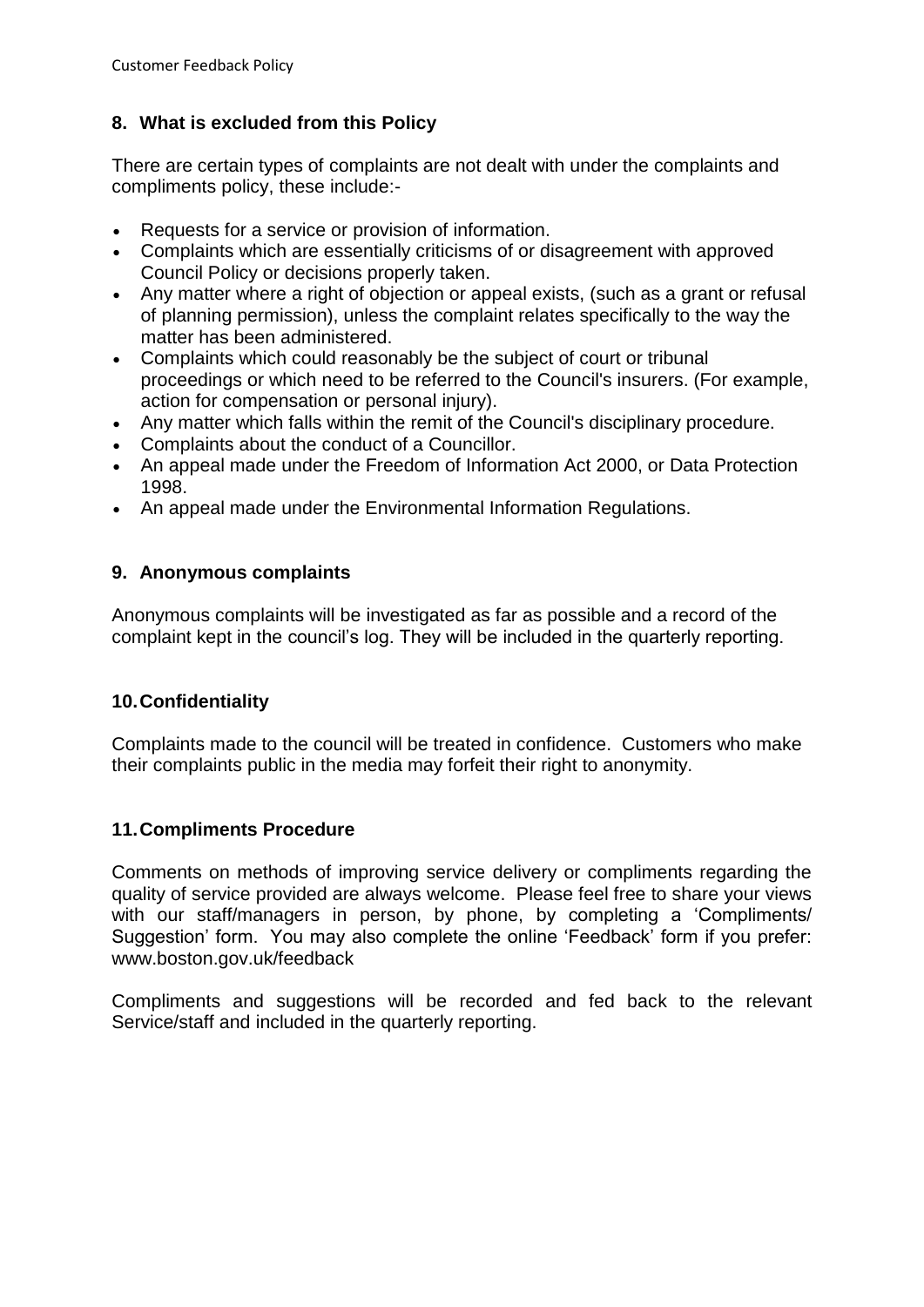# **Complaints Action Form Sheet Appendix A**

Complaints Ref No: Date received at BBC:

Investigating officer: Date received:

Use this form to document steps you have taken to investigate a complaint. Include details of who you spoke to when, information obtained, any legislation, policy etc.

#### **Please attach copies of all correspondence.**

| <b>Investigation Details</b><br><b>Date</b> |                                          |
|---------------------------------------------|------------------------------------------|
|                                             |                                          |
|                                             |                                          |
|                                             |                                          |
|                                             |                                          |
|                                             |                                          |
|                                             |                                          |
|                                             |                                          |
|                                             |                                          |
|                                             |                                          |
|                                             |                                          |
|                                             |                                          |
|                                             |                                          |
|                                             |                                          |
|                                             |                                          |
|                                             |                                          |
|                                             |                                          |
|                                             |                                          |
|                                             |                                          |
|                                             |                                          |
|                                             |                                          |
|                                             |                                          |
|                                             |                                          |
|                                             |                                          |
|                                             |                                          |
|                                             |                                          |
|                                             |                                          |
|                                             |                                          |
|                                             |                                          |
|                                             | (please use separate sheet if necessary) |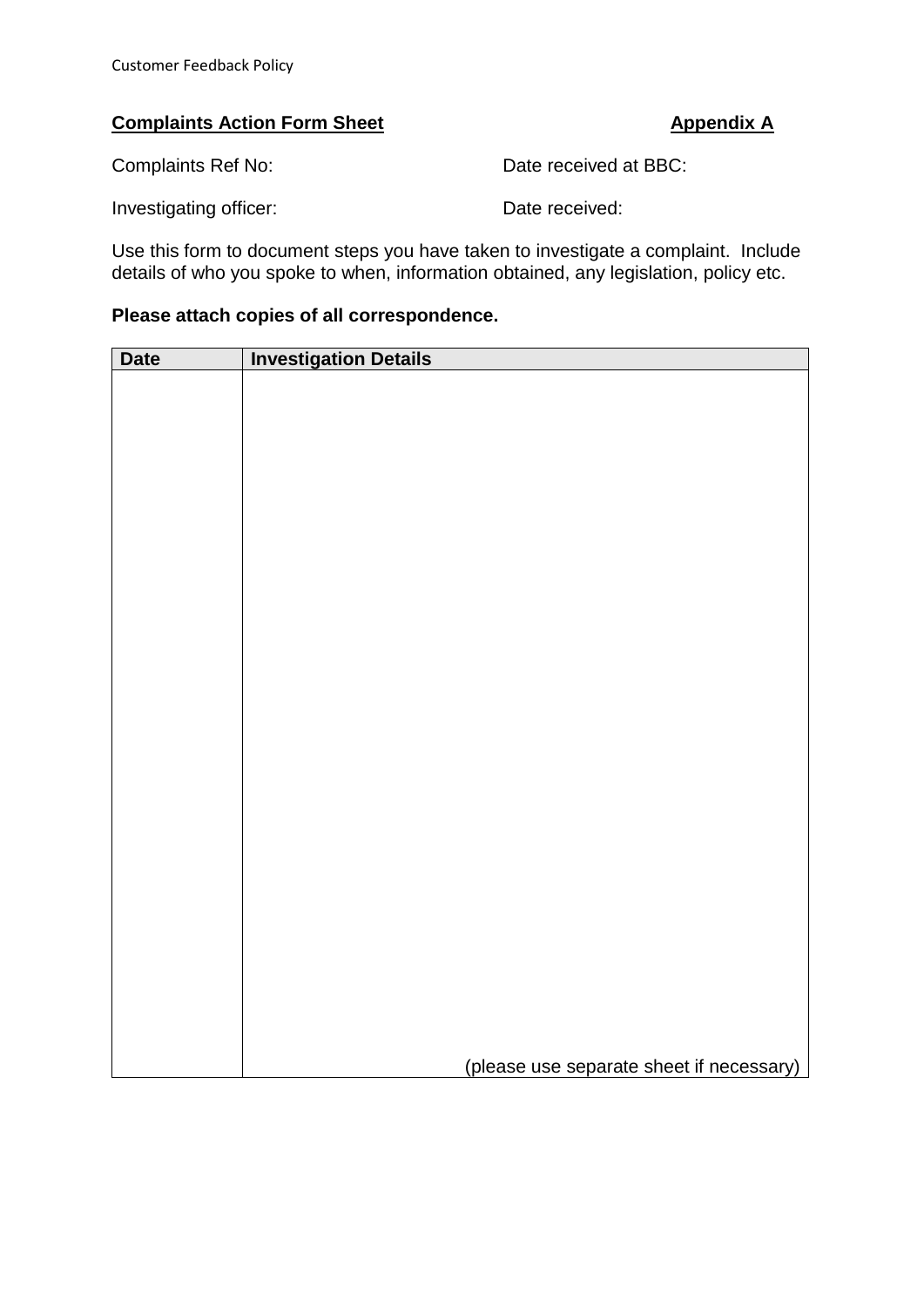| Full answer required by: |
|--------------------------|
|--------------------------|

Final Action Taken: (please advise if this has been referred for compensation in any way)

Date sent:

Full answer sent to complainant by: Date sent:

Was the complaint justified?

|        | Suggested actions / lessons learnt: |  |
|--------|-------------------------------------|--|
|        |                                     |  |
|        |                                     |  |
|        |                                     |  |
|        |                                     |  |
|        |                                     |  |
|        |                                     |  |
|        |                                     |  |
| Signed |                                     |  |

#### **Points to remember**

If this complaint is not for your department to handle, please send back to the [Feedback@boston.gov.uk](mailto:Feedback@boston.gov.uk) as soon as possible explaining why it is not your responsibility, so it can be dealt with correctly.

2. **Keep To The Deadlines.** The complainant will expect a response within 20 working days. If we don't keep to this deadline, it can make the problem even worse.

In the majority of cases you should contact the complainant to confirm the facts in person. This also makes it clear that we take complaints seriously and may help to reduce any animosity.

Please ensure you keep full notes of investigation completed and attach copies of any correspondence so that if the complainant takes the matter to the Local Government Ombudsman, we can evidence our reasoning. Evidence should be lodged with the Feedback team.

5. **Actions / Lesson learnt – These are important.** If we don't learn from our mistakes we will never improve. A brief update on this complaint and lesson learnt will be circulated to Elected Members and Senior Officers on a quarterly basis. Ensure that you document any actions taken and inform [feedback@boston.gov.uk](mailto:feedback@boston.gov.uk)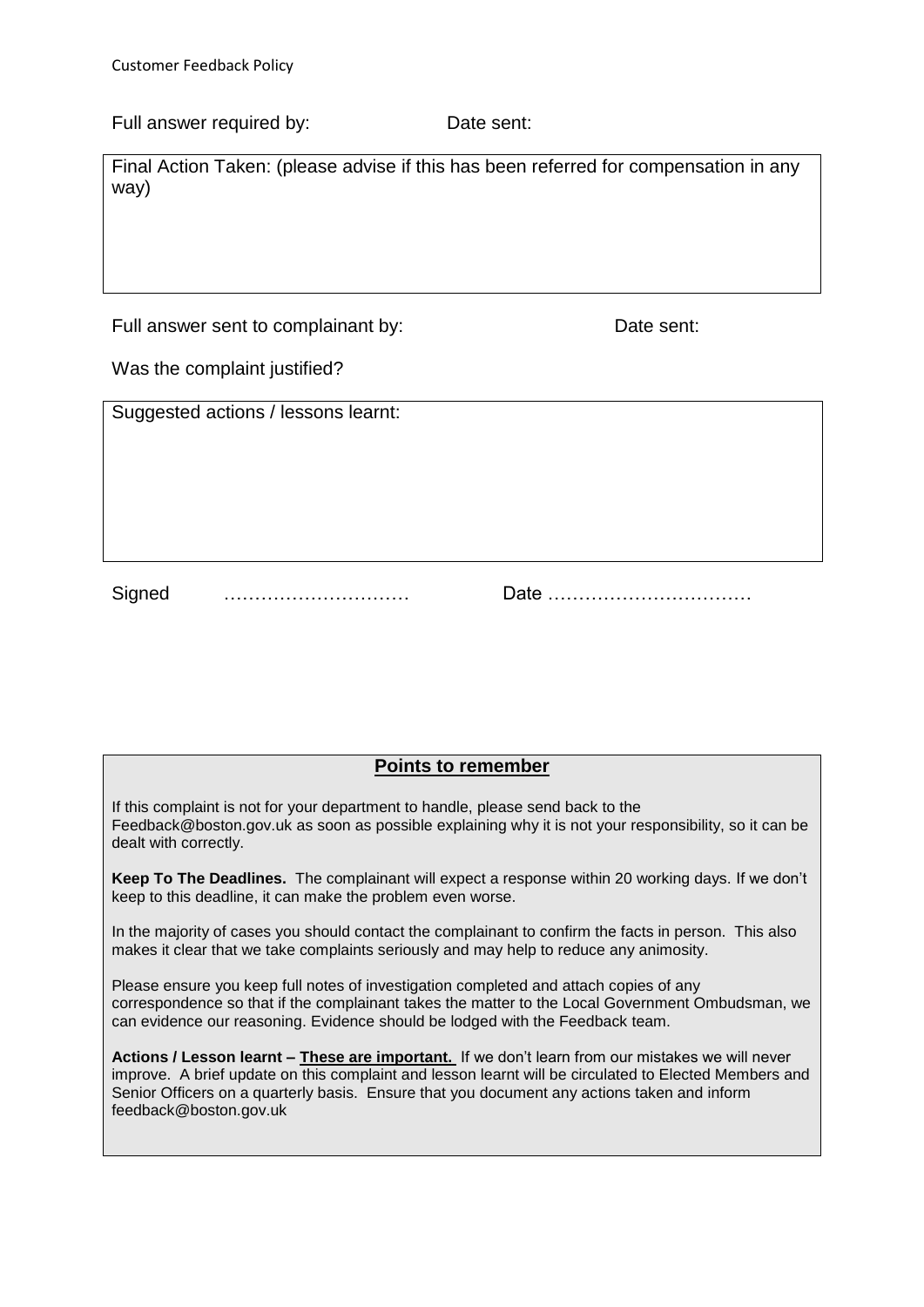#### **Appendix B**

Using the corporate letterhead template

| Your Ref: |         | Tel: 01205 314200 |
|-----------|---------|-------------------|
| Our Ref:  |         | Fax: 01205 364604 |
| Date      | E-mail: |                   |

Name and Address

Dear

#### **Re: Complaint**

Thank you for your complaint that you have made to the council on *date* as follows:

#### *Summary of complaint*

#### *Hints & Tips:*

 *Separate the different elements of the complaint by bullet points to ensure all points are investigated and referred to in this letter.*

I am sorry that you have had cause to make a complaint to us. This matter has been passed to me to investigate.

As part of my investigation, I have:-

*Outline any actions you have taken (suggested lines of enquiry suggested below):-*

- *Discussion with the complainant*
- *Read the records that exist*
- *Interviewed officers of this department*
- *Contacted another organisation (say which)*
- *Examined the council's policies and procedures*
- *Researched the relevant legal background*
- *Information that you have obtained – what and from whom (take care with confidentiality)*

Having done this, I have come to the conclusion that your complaint is enter justified/not justified/partly justified. I will explain now why I have reached this conclusion and what action we are proposing to take.

Enter the reasons for your decision (Example below to help you)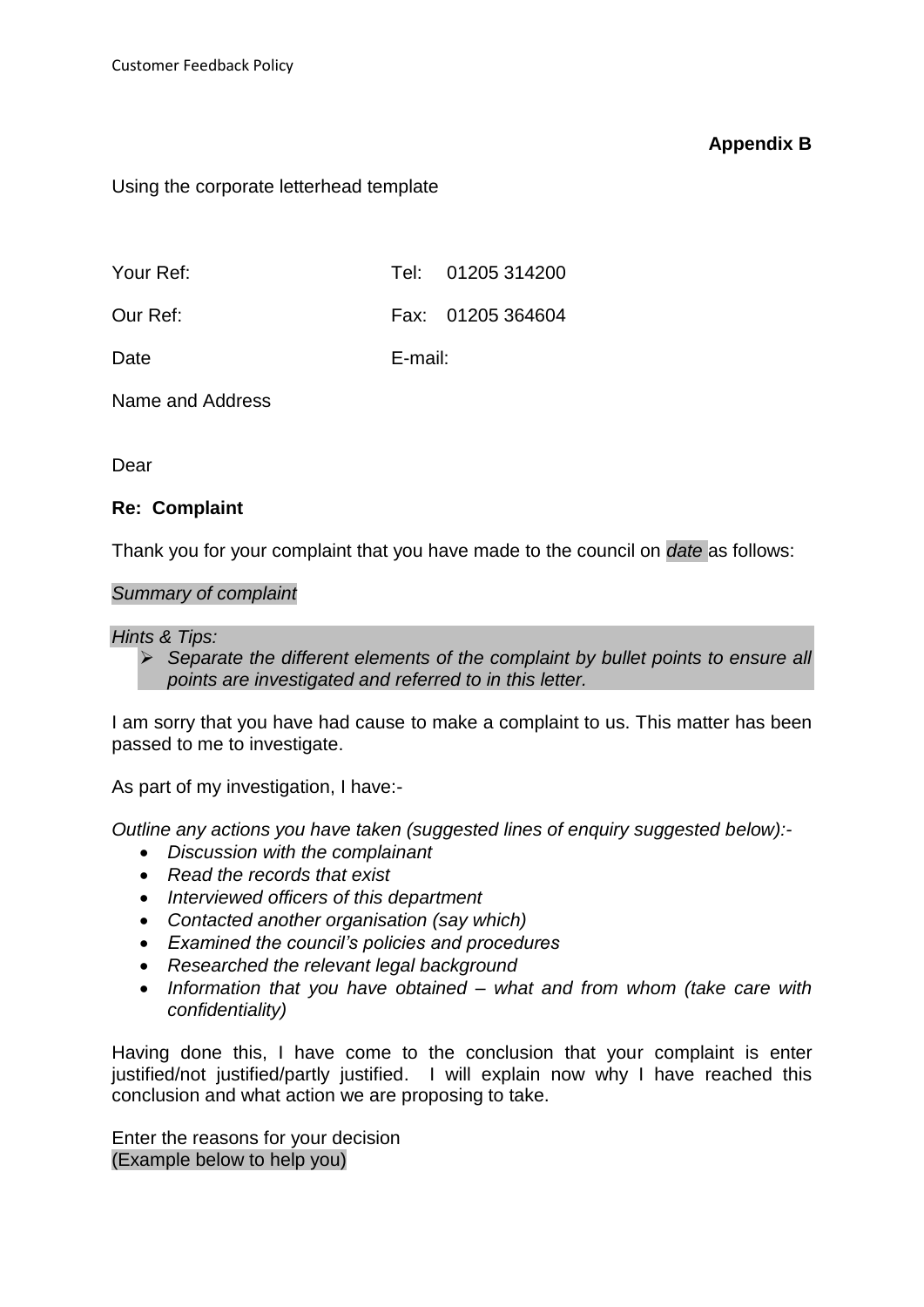# *Problems in your flat*

*You complain that the council failed to take action to help you with the problems you were having in the privately rented flat you and your children lived in until very recently. You say you made complaints about the condition of the flat, particularly:-*

- *i. that state of the wiring, gas fitting and plumbing*
- *ii. infestation of mice and cockroaches*
- *iii. extensive damp*

*Having looked at these issues I have found, regrettably, that what you say is correct. Between 12th April and 10 June, when you wrote the letter that started this investigation, there were at least 14 contacts with the council which in different ways raised concerns about your housing situation. Most of these contacts were made by you but your mother, social worker and health visitor also contacted us on your behalf. It appears that no real action was taken as a result of these contacts.*

*I am particularly concerned that we did not act on:*

*a. your reports on the 3 and 4 May that water was dripping on the electric wiring in the flat*

*b. Etc, etc*

### **Action**

Enter in here what will happen next- when, how, who etc

To try and put things right for you we will:-

Hints & Tips:

- $\triangleright$  List any action points
- $\triangleright$  Use timescales to advise when action was taken or when it is going to be taken.

Consider if any of the next 3 paragraphs are relevant and include if appropriate

Please accept my sincere apologies for any inconvenience caused to you. Boston Borough Council takes all complaints very seriously and we use this as a learning and development opportunity to improve our procedures and staff development.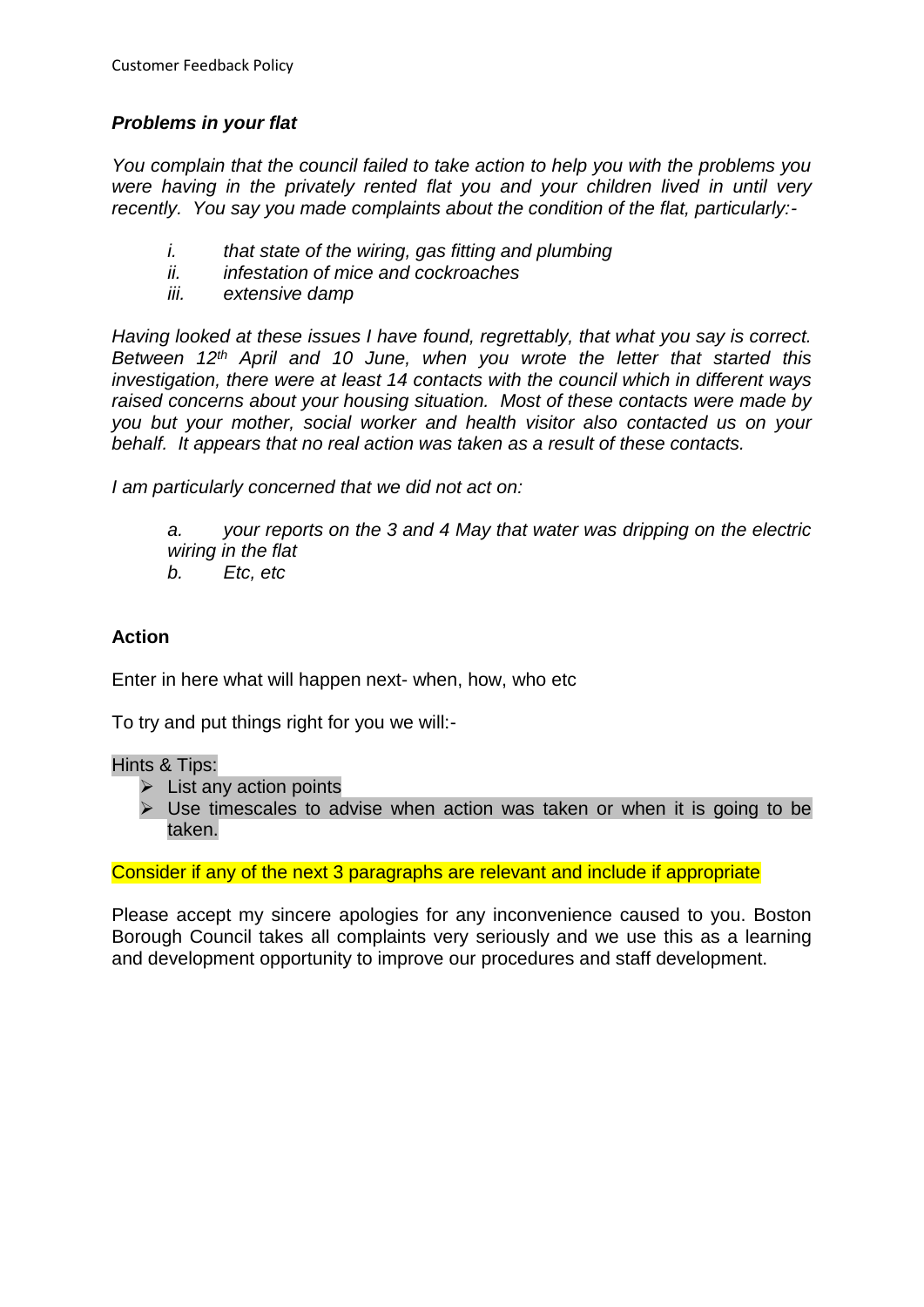*If appropriate, apologise for any lost opportunities, time and trouble, discrimination, labelling, prolonged exposure to a situation.*

*Although, my investigation did not highlight any wrong doing on the Council's part, I am sorry that you had cause to make a complaint. I hope you find that my investigation has assured you that ……………….enter in here what you see fit.*

#### **What happens now?**

In complex cases, it may be worth giving a provisional conclusion, and giving the complainant 7 days to contact if they wish to add any further information or disagree.

If you are satisfied with the action that we are now proposing to take in response to your complaint, you do not need to contact us. If you are not satisfied, you can come back to us for further clarification or you can refer your complaint to the Local Government Ombudsman who is independent and investigates complaints against local councils.

The Local Government Ombudsman can be contacted at:

Local Government Ombudsman PO Box 4771 **Coventry** CV4 0EH

Telephone: 0300 061 0614 Email: [www.lgo.org.uk/contactus](http://www.lgo.org.uk/contactus)

Yours [faithfully/sincerely]

**[Name]** [Title]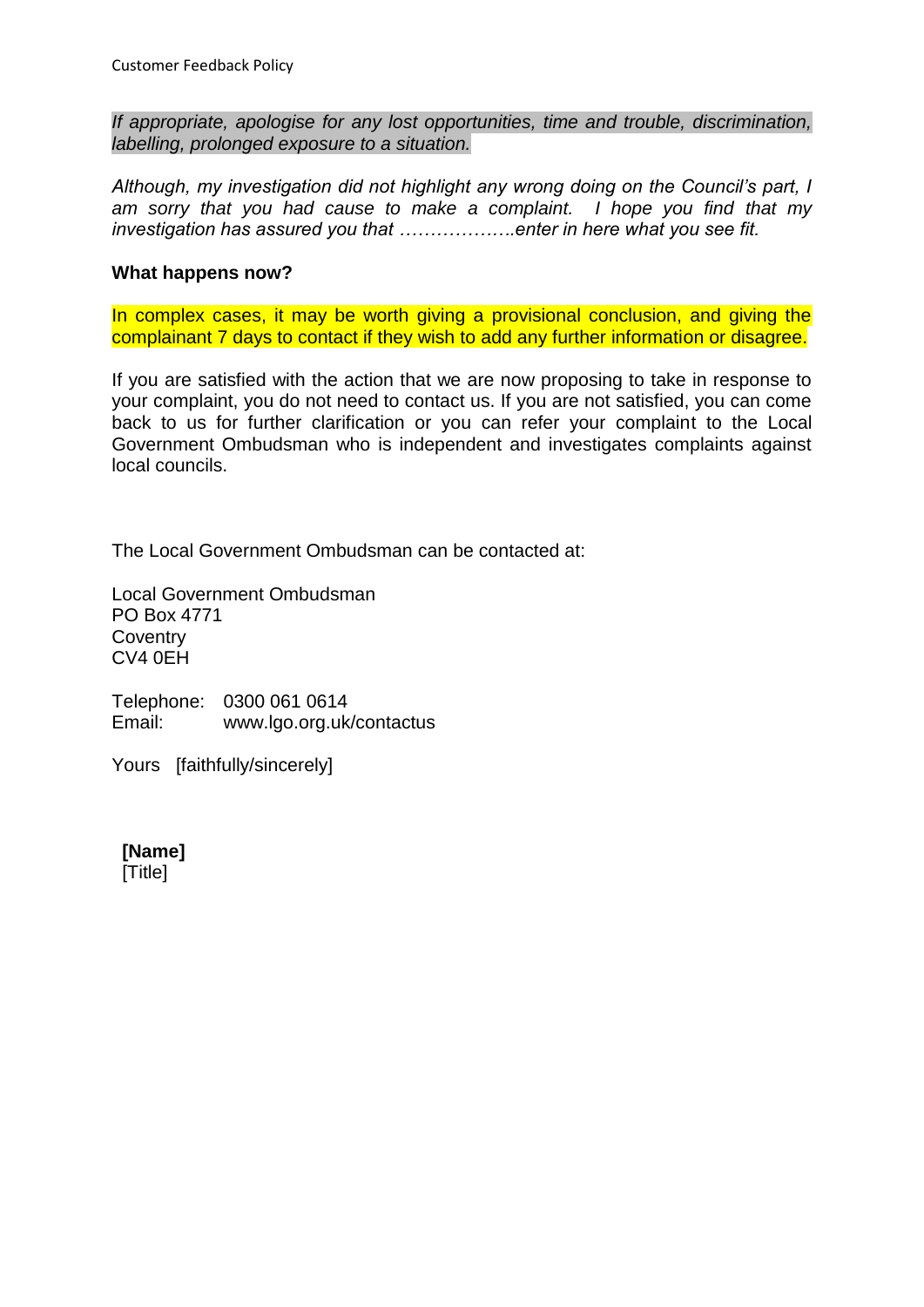# **Appendix C**

#### Using the corporate letterhead template

| [Date]              | Tel:         | 01205 314200           |
|---------------------|--------------|------------------------|
| [Name]<br>[Address] | E-mail:      | feedback@boston.gov.uk |
|                     | Your<br>Ref: | [reference]            |
|                     |              | Our Ref: [reference]   |

Dear [ ]

#### **COMPLAINT**

Thank you for your complaint received on [DATE] and for taking the time to speak with me on [ENTER DAY/DATE WHEN YOU SPOKE TO COMPLAINANT].

I would like to summarise my understanding of your complaint as follows: -

[ENTER YOUR UNDERSTANDING OF WHAT THE CUSTOMER IS COMPLAINING ABOUT].

I have based my investigation on these facts, however, if you disagree with any of my comments, please do let me know and I will be happy to review my investigation.

You should receive a full response to your complaint on or before [DATE], however in the meantime please do not hesitate to contact me if I can be of any further assistance.

Yours sincerely

**Name Title Department**